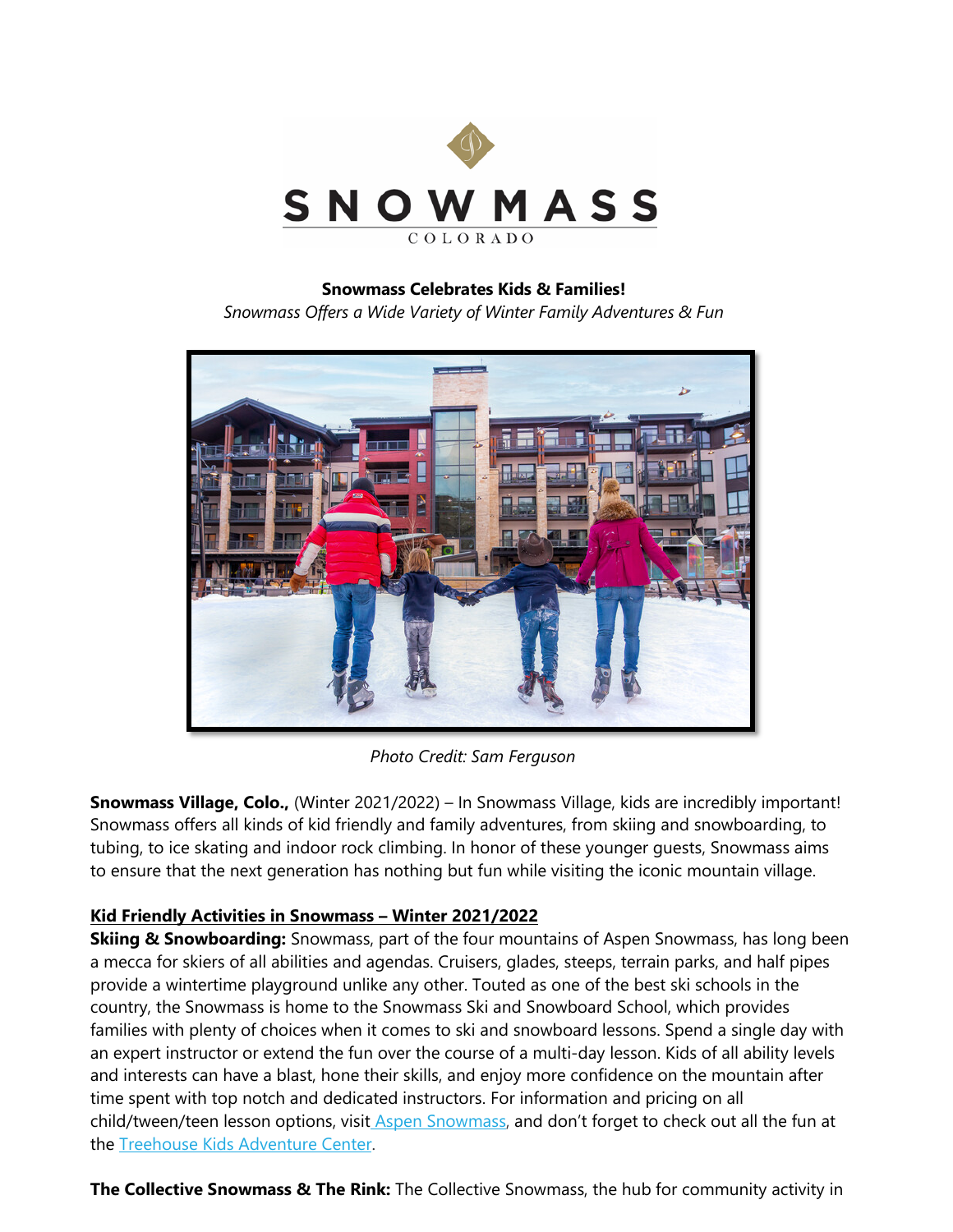Snowmass Base Village, features a robust winter lineup of weekly programming. Programming includes chess club on Mondays; the return of the popular comedy series on Wednesdays; bingo night on Thursdays; live music throughout the season; ice rink performances and discos on the rink on Saturdays; and scheduled live panel discussions. The Collective also features a free ice skating rink, open daily 1:00 p.m. – 9:00 p.m., pending weather conditions. Game of Stones, the highly successful curling series, returns to The Rink on Thursday afternoons from 3:00 p.m. – 5:00 p.m., December 2 through the end of February, weather permitting. This winter, visit the Selfie Den, located adjacent to the Game Lounge. The Game Lounge is open daily from 2:00 p.m. – 8:00 p.m. Entry is free before 4:00 p.m. and is \$10/person after 4:00 p.m. For events, hours, and offerings check out [www.TheCollectiveSnowmass.com.](http://www.thecollectivesnowmass.com/)

**Elk Camp:** 15 minutes up the mountain from Snowmass Base Village by scenic gondola, is Elk Camp. Guests can grab a bite to eat at the Elk Camp Restaurant, enjoy rides on the Breathtaker Coaster, learn how to snowbike, and take a spin on the tubing hill. [www.apsensnowmass.com](http://www.apsensnowmass.com/)

**Anderson Ranch Arts Center:** Founded in 1966, Anderson Ranch Arts Center is a premier destination for art making and critical dialog in the contemporary art world, bringing together aspiring and internationally renowned artists to discuss and further their work in a stimulating environment. With a campus that is free and open to the public and an extensive array of in-person and online offerings, Anderson Ranch is a hub of creative energy and activity for adults and children alike, with a host of virtual and interactive art workshops, lectures by today's most influential artists and curators, weekend classes, children's art workshops and more. [www.andersonranch.org](http://www.andersonranch.org/)

**Snowmass Ice Age Discovery:** In 2010, a construction crew unearthed a single tusk of a young female mammoth while digging at Ziegler Reservoir. The Denver Museum of Nature and Science took over the site and went on to find 6,000 bones of 10 mammals and over 30,000 small bones from small vertebrate animals– 42 species in all. Mammoths, mastodons, camels, horses, sloths, and other species, as well as insects, and plant life were found. The Snowmass paleontological site is the richest Ice Age ecosystem found at high altitude. Guests skiing at Snowmass Ski Area can learn more about the discovery at the new interpretive Ice Age Discovery signs, located off ski runs Scooper and Dawdler, or by visiting the information center at Town Park Station. [www.gosnowmass.com](http://www.gosnowmass.com/)

**Snowmass Lanes & Lounge:** Snowmass Lanes & Lounge offers nightly bowling on six lanes, as well as lounge games such as foosball, billiards, and darts. Snowmass Lanes & Lounge also features a full kitchen and bar. [snowmasslanesandlounge.com/](https://snowmasslanesandlounge.com/)

**Snowmass Recreation Center:** The 18,000-square-feet recreation facility offers unique programming for adults and children, year-round outdoor saline pools, a state-of-the-art cardio and weight room, an indoor gymnasium, aerobics classes, climbing & bouldering walls, and more. [www.snowmassrecreation.com](http://www.snowmassrecreation.com/)

**Cross Country Skiing:** Glide across snowy meadows and through silent pine forests and aspen groves on over 60 miles of groomed, all-level Nordic trails. Part of the Aspen Snowmass trail system, the largest free trail system in the US, trails can be accessed from the Snowmass Golf Course. Trail access is free; bring or rent gear. [www.gosnowmass.com/activity/cross-country-trail-system](https://www.gosnowmass.com/activity/cross-country-trail-system/)

**Snowshoeing & Uphilling:** Take a two-hour, guided snowshoe tour with an ACES naturalist, starting at the top of the Elk Camp Gondola, daily at 10:00 a.m. and 1:00 p.m. Snowshoers can also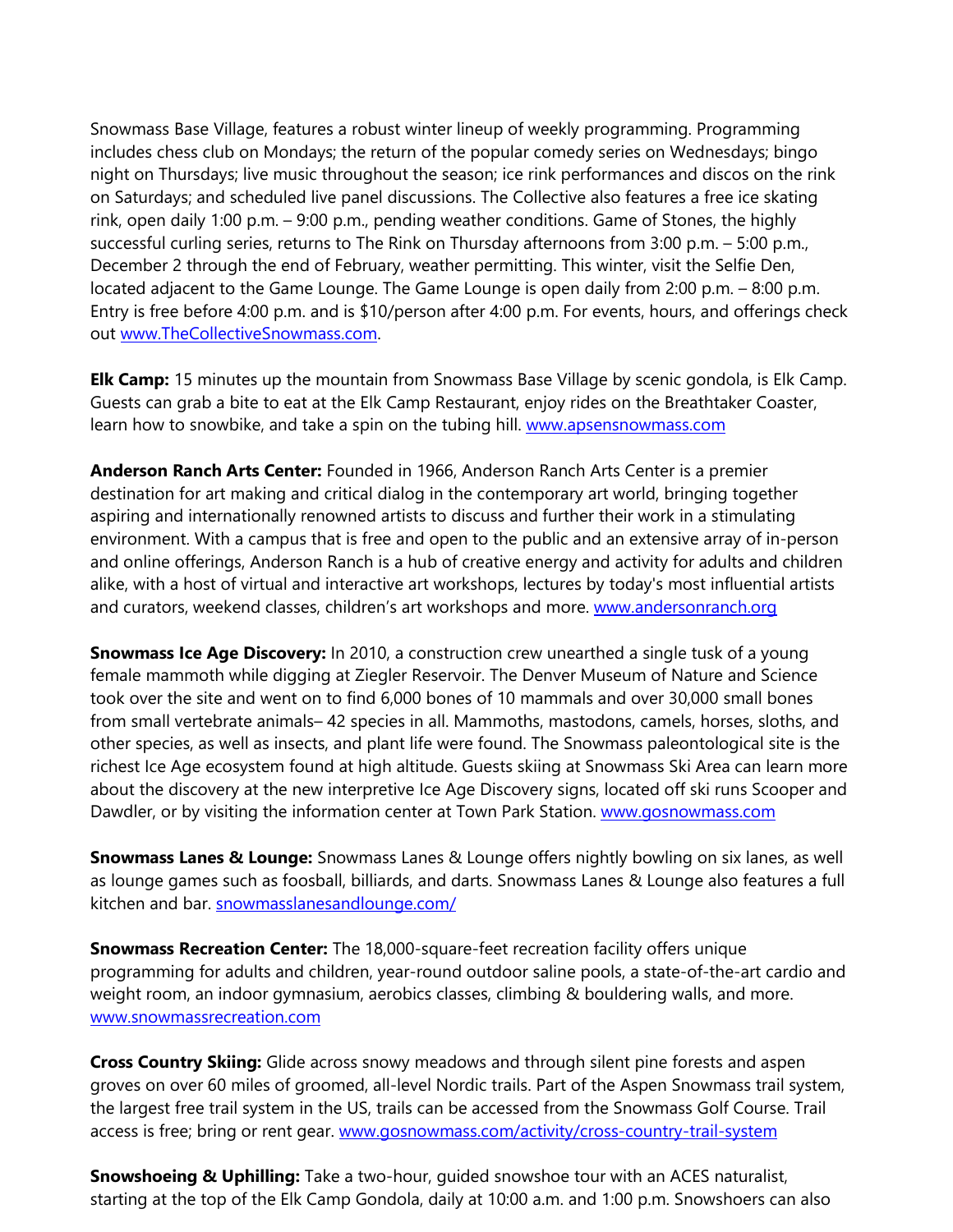visit the Snowmass Cross Country Ski & Snowshoe Center on the Snowmass Golf Course for a trek on the Snowmass cross country trails. Snowshoers can explore Snowmass Ski Area on a wide variety of uphilling trails. New for the 2021-22 ski season, a \$69 Uphill Pass for on-resort uphill access is required. Uphillers need to remain on designated, signed routes during all operating hours. During operating hours, the designated uphilling routes are treated much like a ski trail with an open or closed sign signaling if access is available at that time. Uphillers should check the Aspen Snowmass App before heading out to see if the selected route is open. For a full list of open on-mountain trails, please visit [www.aspensnowmass.com/while-you-are-here/see-all-guides/uphilling-guide.](http://www.aspensnowmass.com/while-you-are-here/see-all-guides/uphilling-guide)

**Rock Climbing:** The Limelight Hotel Snowmass is home to the tallest indoor climbing wall in Colorado. At five stories and 54-foot-tall, the wall features three lanes for simultaneous climbing offers fun for beginners and experts alike. Climbing shoes and harness, as well as guided supervision, are included with each 30-minute session. Visitors to the Snowmass Rec Center can also enjoy self-belayed climbing and a bouldering cave. [www.limelighthotels.com/snowmass/the](http://www.limelighthotels.com/snowmass/the-hotel/amenities)[hotel/amenities](http://www.limelighthotels.com/snowmass/the-hotel/amenities)

**Krabloonik:** Krabloonik Dog Sledding offers daily tours throughout the winter season. Tours last between 45 minutes to one hour, and feature a once-in-a-lifetime experience through the Snowmass backcountry. Each sled can carry two adults and one child, and is pulled by 8-10 Alaskan husky sled dogs, guided by an experienced musher. Krabloonik also offers dining inside a cozy, 100 year-old cabin. [www.krabloonik.com](http://www.krabloonik.com/) 

## **Winter 2021/2022 Kid Friendly Activations & Events**

**Snowmass S'mores:** Starting on opening day, guests of all ages can enjoy Snowmass S'mores, free starting at 3:30 p.m. daily throughout the winter season, presented by Snowmass Tourism. Guests can find branded s'mores carts (which resemble oversized marshmallows) in Snowmass Base Village and on the Snowmass Mall, featuring delicious s'mores treats. [www.gosnowmass.com/activity/snowmass-smores/](http://www.gosnowmass.com/activity/snowmass-smores/)

**Snowmass Luminescence:** Snowmass Luminescence, an interactive art and light display presented by Snowmass Tourism and Aspen Snowmass, immerses guests and community members in a dazzling world of light and art, located between Snowmass Base Village and the Snowmass Mall. This year, Snowmass Luminescence features highlights such as the Electric Dandelions, giant steel and acrylic sculptures that represent dandelion flowers during the day and come to life at night as an endless firework display, and The Wave, five hundred individual suspended orbs, brought to life through light and sound, that collectively create a dynamic audiovisual experience, in the form of a sculptural wave. Snowmass Luminescence runs from sunset to 9:00 p.m. daily. [www.gosnowmass.com/activity/snowmass-luminescence/](http://www.gosnowmass.com/activity/snowmass-luminescence/) 

**Red Bull Illume:** Red Bull Illume debuts on December 4 and runs through January 2, 2022. Awardwinning photographs from the 2021 Red Bull Illume Image Quest are showcased on Fanny Hill. The world's greatest adventure and action sports imagery contest showcases the most creative and captivating images of the year while also illuminating the lifestyle, culture, and passion of the photographers behind the lenses. Fifty-three renowned photo editors and experts review a total of 41,447 submissions, narrowing down the selection in five voting rounds to reach 256 semifinalists, 56 finalists, 11 category winners, and ultimately, the first-place winner of Red Bull Illume Image Quest 2021. [www.gosnowmass.com/event/redbull-illume/](https://www.gosnowmass.com/event/redbull-illume/)